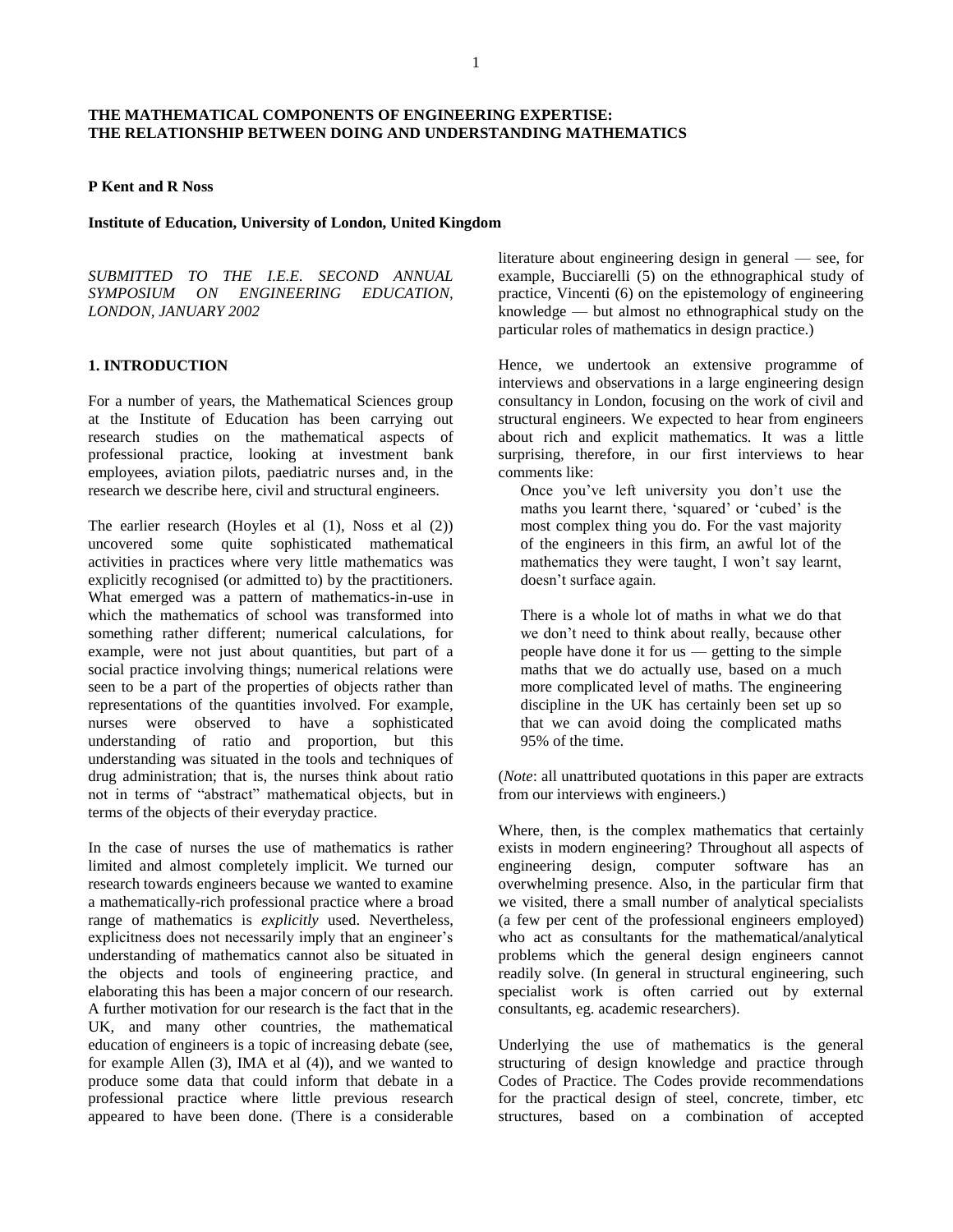construction practice, experimental work on structures and analytical knowledge. It is worth noting that much of what is done in structural engineering practice is only partially understood at an analytical level:

Even the simplest joint between a column and a beam in a building is so complex you could spend six months analysing it. In aircraft design, you do that because it matters to reduce the size of components to the absolute safe minimum. But in buildings you approximate hugely because you have to get it done in a day, and there's nothing wrong with that, part of the art of structural design is learning how to approximate.

The Codes for structural design are not legallyprescriptive documents: there is always the liberty of not following codes, but that comes at a price. Working within the codes, design calculations will be familiar to other engineers, and to official building inspectors; but going outside could involve a lot of time and effort to produce a convincing argument that a structure will behave as predicted, and this may be in the form of a mathematical analysis that requires the input of an analytical specialist.

We have come to view the division of mathematical labour in engineering practice in terms of there being "interfaces" to pieces of mathematics which the design engineer isn't explicitly doing, but needs to understand. For example, we were told about one particular design project where:

the specialist took on the task of carrying out whatever [advanced] statistics was needed in order to give us some figures for design.… although the complicated maths, was, realistically, out of the range of my boss or me, once the specialist had worked it out then it was within the range of us to understand what he had done at some level, to be able to use the results of it.

We would like to be able to characterise in detail this kind of mathematical understanding which appears quite different from the way that engineers' use of mathematics is often talked about, especially in the context of university-level education (the "service mathematics" paradigm). In this conventional approach, the student engineer is said to learn mathematical techniques in order to "apply" them to engineering problems later on in their education, and in practice. (See Kent & Noss (7) for further discussion on the nature of service mathematics.) Whilst this may conveniently describe engineering practice of the pre-computer era, we think it is distant from current practice, where the engineer most often *uses* what someone else has already applied. This raises a number of related questions. First, there is an epistemological element to the problem: what is it that gets "applied", and how is it transformed in application?

Clearly, the whole metaphor of "application" comes under scrutiny. Second, we would like to make sense of the practice of application itself; how do individuals and the communities of which they are a part, think about the mathematics involved, and how does it shape their thinking about the tools and objects of engineering design? These are big questions, and we do not pretend to have many answers. However, we will try to throw a little light on them in what follows.

## **2. OBSERVING ENGINEERS IN PRACTICE**

Our observations have focused on the work of structural engineers, where we have broken down their activities into three major components: DESIGN, ANALYSIS and REVIEW — see Figure 1. We have looked for the interfaces between these activities of the structural engineers and other participants in the design process (ie. other engineers inside the company, architects and construction contractors outside).

#### **FIGURE 1 ABOUT HERE**

Of course, engineering projects run through cycles of Design and Review (ie. evaluation within the project team, or by external reviewers, at different levels of detail and formality). We have separated out Analysis (doing the calculations for a design) from Design itself: the engineers in the company we visited said that this is a strong characteristic of their particular working practice (and it appears to be common in other civil and structural engineering practices). In effect, there is a dialogue between Design:

―We need a structure that will do this, and it's going to do something like this"—the engineer does some analysis in his head to get that initial shape, and some quick calculations just to get an idea of what needs to be analysed.

and Analysis:

the engineer gives that initial work to someone else, who analyses it in terms of making a model of it, getting the forces and moments out of it.

The significance of this separation from our point of view is that it introduces more interfaces (though these are "softer", within teams), and there is a further division of mathematical labour. In the words of a senior (project manager-level) engineer:

There are really only two groups of engineers who can do serious hand calculations: those within two or three years of graduation, and the lifelong analytical specialists. What most engineers retain in the long term is not the ability to execute maths, but knowing that methods exist, and who or what you can go to find a solution. Project management is about knowing what's appropriate and guiding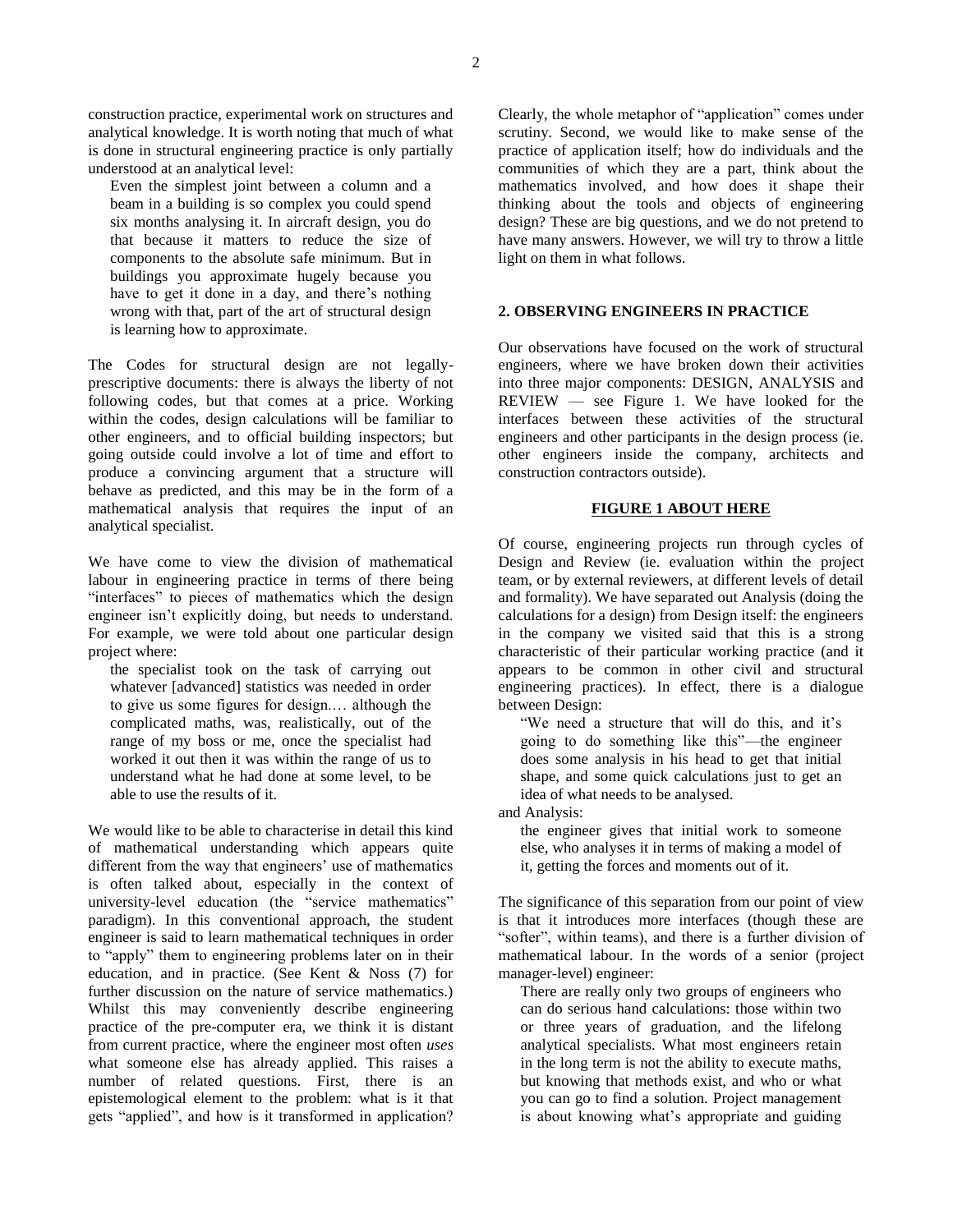people. Routine work has to be delegated, so the manager's time is focussed on what he/she does best.

Thus it is younger engineers who are performing most of the Analysis (especially computer-based), whilst older engineers handle the broader tasks of Design. In many ways, this division of work is natural, given the apprenticeship of the young engineer maturing through practical experience:

At the start of their careers, engineers are unable to deal with everything in a project, and they begin by being given straightforward things to do. They get introduced to all the aspects of a structure bit-bybit, and no one person actually ends up designing the whole structure. So, as an engineer grows up, they may no longer be using the mathematics that they started out using, they are still using the understanding that they derived earlier in their experience, and some of this is difficult to describe as to the sort of knowledge it is.

There is the germ of an epistemological insight here. In recent years it has become widespread in sociological and psychological studies of the workplace to talk about "learning by apprenticeship" and workplaces as "learning" communities. That only describes part of the phenomenon however: it is crucial to examine not only the organisational structures of learning, but also the development of specific knowledge structures. Structural engineers obviously do go through a form of apprenticeship, but this involves some much less obvious restructurings of knowledge: mathematics becomes less explicit (and performed) and more "tacit" (and performed by others); the focus of the work shifts from Analysis to Design. We have found the notion of "interfaces" helpful to think about this phenomenon.

# **3. MATHEMATICAL INTERFACES**

The role of interfaces appears to be more important for professional engineers than for many other users of mathematics, because the engineer cannot sign away responsibility for the artifact which he or she is designing. This means that, even in a multi-disciplinary design team, mathematical analysis cannot be a totally black box for any engineer who has to use a mathematical result, nor, as we have suggested, can it be totally open. One of our interviewees, who has particular responsibilities for training young engineers, put it as follows:

Engineers have to some sort of intellectual visualisation of what is happening inside the black box, in order to decide which is the appropriate method. If they didn't have that, we could only teach them rules, 'use this method for that type of thing…'. I would be very scared about that, the engineers have to understand what's happening inside the black box, even though they're not explicitly doing the calculations.

It seems sensible to argue that a visualisation of the inside workings of a mathematical calculation is not *always* required to make an informed judgement about it. The judgment can come directly from engineering understanding. One instance of this is in finite element calculations for structures, where the automatic elementgeneration algorithms can easily produce bad elements:

The software doesn't always find the best solution. When you've got really small elements there are often mistakes, because the computer gets spurious results. So there's a lot of looking at the results, finding out where things aren't performing as you would expect. You need the knowledge of how and what you expect the answer to be, so that you can see where the problems are. There is this big cycle of you make the model, check it, look at the results, check it again, make the model again if necessary.

Viewed in this way, the engineer needs to know that the software can make mistakes of a certain kind, but not necessarily how those mistakes arise in detail. Moreover, experience in using the software gives a growing appreciation of its limitations.

The designer-specialist interface appears to feature a similar aspect of *understanding through use*:

What's wonderful about what the specialists do is the elegance of being able to synthesise complex problems down to something very small, which can be expressed mathematically. Given the specialist's results, people can put these relationships back into their problem to investigate things. If you're worried about buckling in a particular shape of plate, the specialist can give you a set of equations, which you can adjust, change the parameters. So the maths is used as a communication tool, he's digested a situation into a model which is accessible to the general engineer, with a general mathematical background.

Since the construction Codes of Practice represent the base knowledge of normal practice, much of the work of the analytical specialist lies in interpreting the Codes (which are a compromise of the current state of understanding of practical experience and theory, and Codes in different countries often reach different compromises) and extending them into non-standard areas, but using the same "language" and style as the codes do, offering equations that the designer can make use of. This particular division of mathematical work and its communication interface has developed over many years of the firm's history, but the engineers told us that it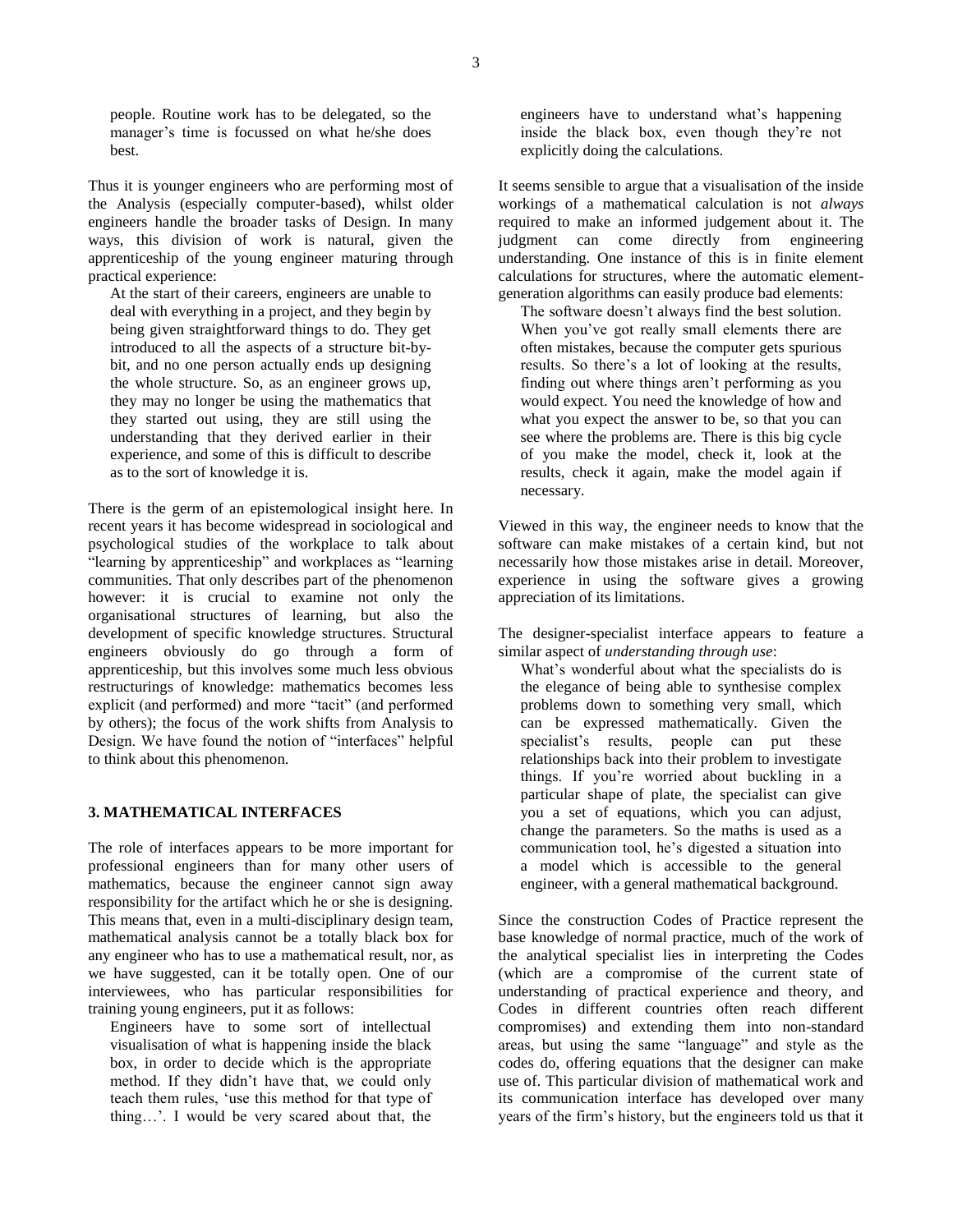is a division which is becoming too "hard" to be effective, that the company is seeking to widen the distribution of expert knowledge and diversify the forms of interaction, so that specialists are communicating not only through traditional consultations on specific problems, but also through more general internet-based discussion groups.

The role of software in engineering practice is making "understanding through use" of increasing importance. Mathematical technology makes mathematics easier to use, and this changes the culture of learning, for example about structures. Compare how engineers in the precomputer era developed an understanding for structures through the daily practice of hand calculation, and how it is happening now:

Doing hand calculations time after time gave you an understanding, but the same thing can be done on computers, say a spreadsheet. You can tune the input numbers and watch the result. Even if you don't know what's going on, so long as you can rely on the computer's calculations then you are developing an understanding. You play around with a computer model of a bridge, overstress it and watch it collapse, underbrace it and watch it vibrate. You never before had the time or the money to do that. I don't think many academics have learnt themselves that way, yet.

We will come back to the issue of modelling in the final section.

## **4. INTERFACE AND ABSTRACTION**

Our use of the term "interface" is partly inspired by its use in object-oriented programming (OOP) (see Abelson & Sussman (8)), where a separation is made between how a procedure or a piece of data is used and the details of how the procedure/data is programmed using lower-level procedures/data. The reason for this separation is the dividing up of complex programming projects into manageable sub-tasks. Each division between use and implementation is called an "abstraction barrier", and the "interface" is the means of communicating across the barrier (ie. the set of procedures which allow a programmer at the higher level to access information in the lower-level).

Thus there are programmers in a project team who are using a procedure which has been written (or indeed is yet to be written) by other programmers. Because of the abstraction barrier, they have independent tasks, but connected by the interface: the users don't need to care what happens "below the abstraction barrier", only that the implementation is complete and functional; likewise the implementers don't need to care what the users do ("abstractly") with the procedure, only that they have implemented everything "concretely" below the barrier.

Why is this interesting to us? Notice the direction of abstraction here: it is the user of the procedure who is operating more abstractly than the programmer of it, unlike the user of mathematics, the engineer, who is less "abstract" than the specialist analyst or mathematician. Is this more than a quirk of terminology? Maybe. It emphasises that the engineering design task has its own complexities of which mathematics is often a small, if crucial, component. The "royally" abstract status of mathematics in technological culture may be a distraction to thinking about what matters in practice.

The idea of "interface" emphasises the existence of areas of responsibility and what information needs, and needs not, to be communicated between those areas. Note too that in OOP, abstractions are *designed* for the appropriate abstraction barriers in a specific programming task, unlike in (applied) mathematics where we tend to see all abstractions as being eternally fixed into the structure of mathematical knowledge. For example, consider the fact mentioned above that the established designer-specialist interface in the engineering firm is becoming unsatisfactory, so the abstraction barrier and its communication interface are being redesigned.

# **5. A "FEEL" FOR STRUCTURE AND GEOMETRY**

We hinted earlier at the "situated" nature of engineers' understanding of mathematics, and we think a key example of that for structural engineers is to do with the "geometry" of structures. Geometry was mentioned repeatedly in our interviews as a key element of structural understanding:

Geometry is enormously important. For example, its relation to structural behaviour: the bending moment in a beam being a significant shape — it's a parabola, and not just any old parabola, but one that represents the structural behaviour. Similarly for the catenary, a curve that corresponds to the structural behaviour of a chain. Historically, this began with things like Hooke's analysis of the hanging chain as an inverted stable arch, and it goes on through the development of the I-beam as the most efficient way of using material, the largest second moment of area per weight of material. The geometry of an I-beam is something fundamentally structural, embodied within it is the structural concept called second moment of area. Or, in a complex three-dimensional tent, there's the equilibrium of forces in three dimensions. And that's not Platonic geometry, it is structural geometry.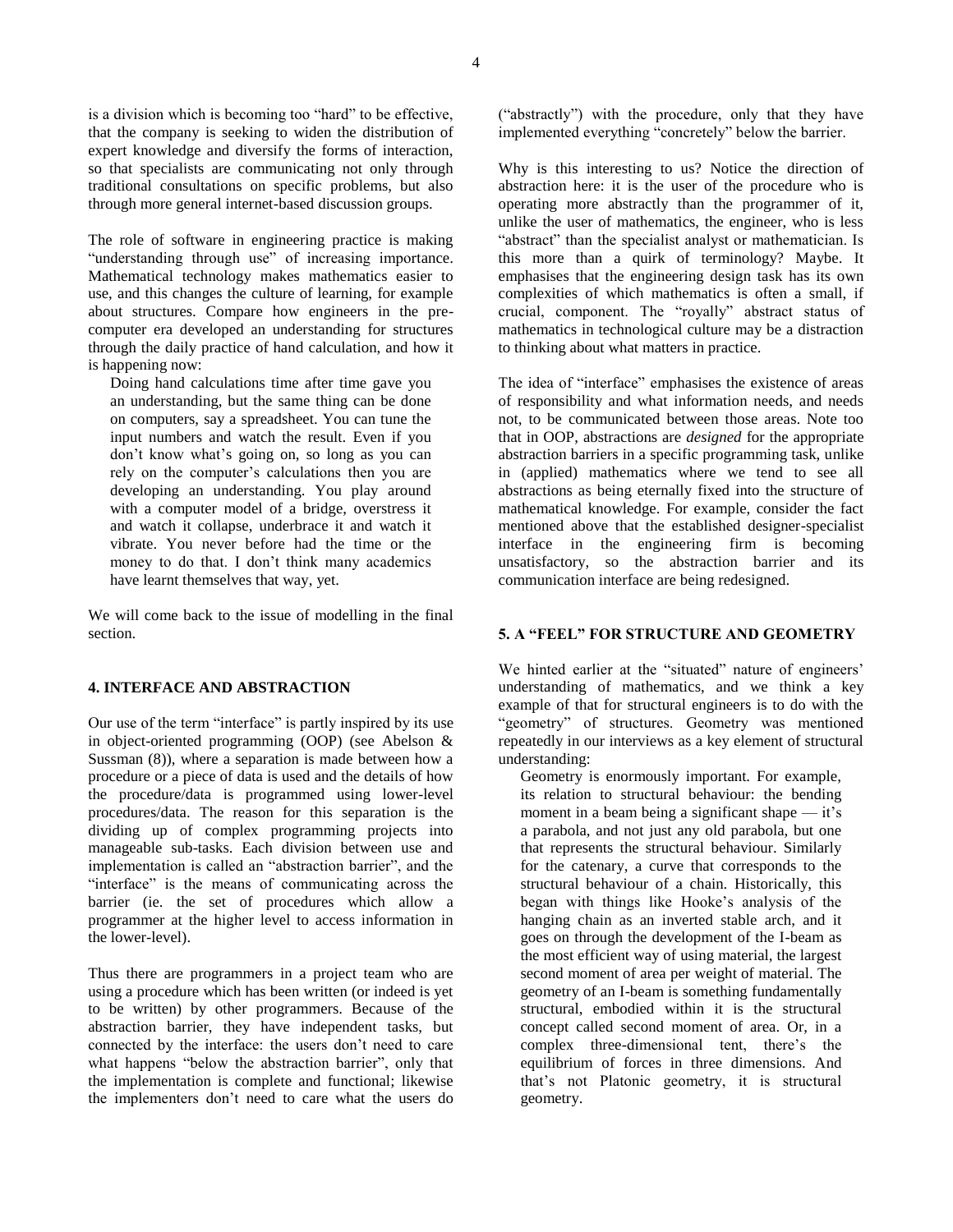The engineer can use mathematics to carry around in a very compact form the shapes and magnitudes of the deformations of structural elements when loads are applied: a beam loaded in a certain way takes on a parabolic shape, it's "something x-squared over something". Understanding is situated in the sense that a structural engineer tends to think about the "standard" plane curves for what they mean in structural terms. Although they may simultaneously know (and have certainly been exposed to) a large amount of mathematics, the "active" meanings are structural. There is no need, most of the time, to isolate out a "pure" mathematical meaning, but it remains important to know where analytical results come from, knowing about the "other side" of the mathematical interface (cf. section 3 above.)

Interestingly, the engineers tended to talk about structural geometry in relation to *qualitative* understanding of structures:

Qualitative understanding is based on sets of rules that are very clearly based on the mathematics of how forces and elements are interacting between each other. You have to draw the structural diagrams, and you're looking for clues, and some of those clues come from the maths you've done. You couldn't draw the diagrams without having done that.

This sense of qualitative is entwined with the notion of Design, in contrast to the quantitative calculations of Analysis (which are now largely in the realm of computer software). Another term for qualitative understanding often used by engineers is "structural feel", which emphasises that it is something intuitive. For example, the expertise of the superlative structural engineer Peter Rice was compared to that of a great pianist: "he plays with closed eyes, he doesn't look at the piano; he knows the music so well, he knows the mechanics and feelings so well that he doesn't care" (Piano  $(9)$ ).

The interesting thing for us is that this is an intuition that does not come entirely naturally, it is learnt by experience, and some of that experience is learning mathematics formally at school and university, and using mathematics in engineering practice.

## **6. IMPLICATIONS FOR EDUCATION**

Our research has not been explicitly concerned with the relationships between engineering education and practice, but it is appropriate here to make a few comments on this point, which are mostly confirmations of points that have already been made in the engineering education literature.

The first point concerns the nature of mathematical understanding for engineers. We have suggested that the balance between explicit analytical skills and "qualitative" appreciation of mathematical models is radically shifting as mathematical technology becomes increasingly ubiquitous. According to a design engineer that we interviewed:

The [construction] industry is constantly effectively removing mathematics from structural design as far as it can. Increasingly, designs are standardised for the sake of the production process, methods are codified/standardised and more analytical work is done through a computer, often by people who rely on others to have checked the methods. We do however still do calculations, and check the results of our analyses, and this of course involves some mathematics, but at a fairly basic level. For example, I can't remember when I last had to differentiate or integrate anything.

The consequences of this for undergraduate education have been recognised for some time, for example:

"who, in practice nowadays, would conduct an elastic analysis of a single-bay portal frame other than by feeding it into the office program?" Yet "university libraries contain shelves of structural textbooks devoted to complex and impenetrable hand methods for analyzing such structures". The student really needs to know how to represent the key features of a real structure within a manageable computer analysis; i.e., how to "model" the structure. ...Courses contain little in this area at present. Instead, modelling skills are developed in an ad hoc fashion during the early years of practice. Such teaching requires exposure to a graded series of examples linked to carefullyconceived methods of assessment, not lectures on the matrix stiffness method and techniques for solving simultaneous equations. Allen (3)

The concern for modeling has also been noted by the engineering educators Bissell & Dillon (10), who are careful to point out that mathematical models are not simple "applications" of abstract, context-free mathematical techniques:

The aims and purposes of engineers are not those of mathematicians. There is a focus on explanation and design, in contrast to mathematical structure and rigour. … Different communities of practice lead to different ways of talking and doing, even when they are dealing apparently with the "same" thing". Tacit skills learnt by experience in engineering may not integrate well with the formal skills laid down in mathematics courses. Bissell & Dillon (10)

There is not yet a generally-accepted term for the kind of mathematical understanding that modelling represents. It is a knowledge not of mathematics but about mathematics,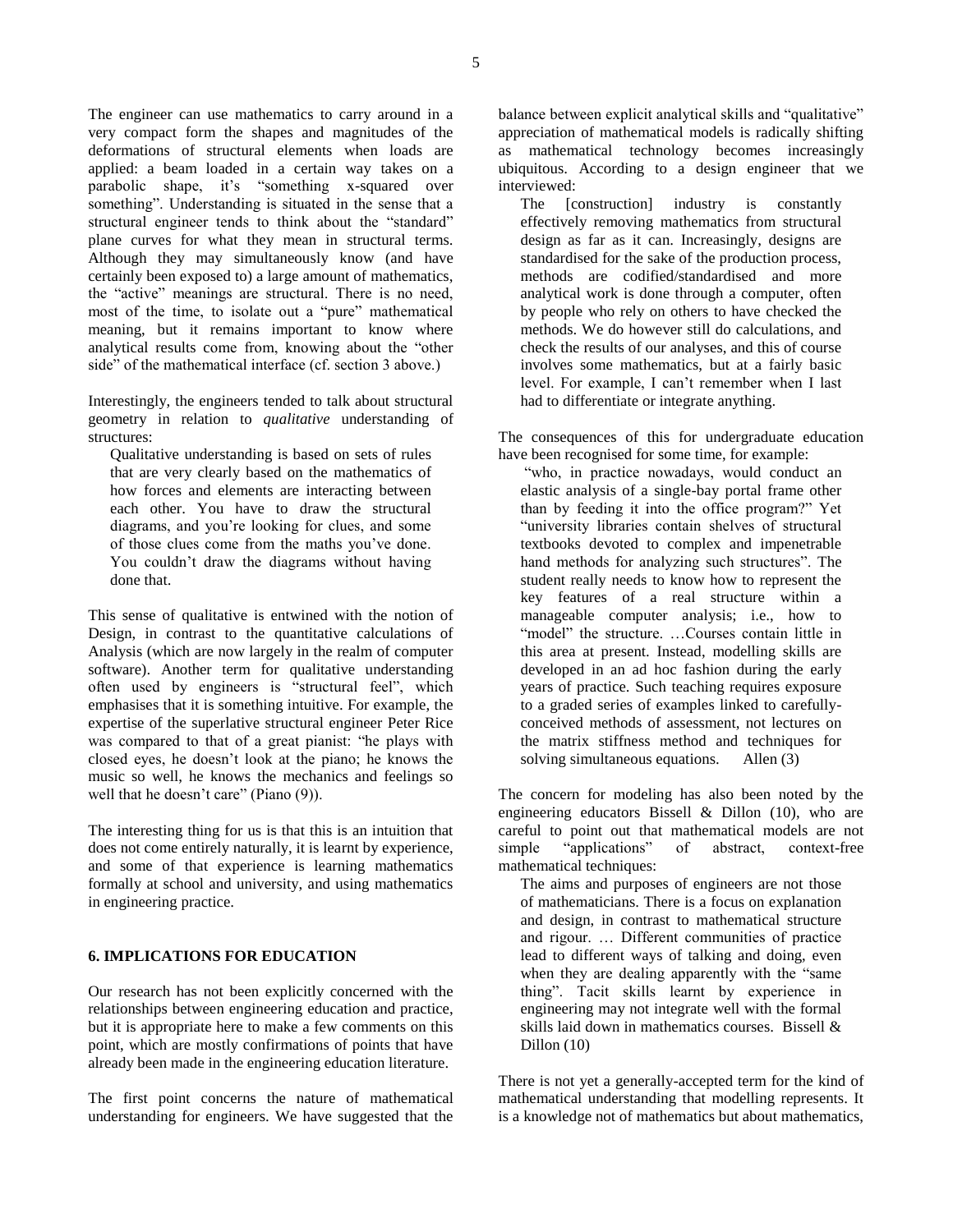at a meta-level. A term that has been proposed is "mathematical literacy", defined (for example) by IMA et al (4) as something complementary to having mathematical manipulation skills, as an ability to communicate ideas, based on an understanding of the ways in which ideas can be expressed.

We are conscious that our research can only inform curriculum reform to a limited extent, not least since undergraduate curricula are so politicised (with frequent tensions between academic knowledge domains), and slow to change. Perhaps the most important message that we want to give based on our findings (and also earlier work that we have ourselves done in undergraduate mathematics, see Kent  $\&$  Noss (5)), is an epistemological one: the challenge facing undergraduate service mathematics is not simply about students doing more or less mathematics, but is about questioning the interfaces between engineering and mathematical knowledge, as differently experienced by practicing and student engineers.

#### **ACKNOWLEDGEMENT**

The research project "Mathematical Components of Engineering Expertise" was funded February - December 2001 by the United Kingdom Economic and Social Research Council, grant number R000223420.

#### **REFERENCES**

1. Hoyles, C, Noss, R and Pozzi S, 2001, "Proportional Reasoning in Nursing Practice", Journal for Research in Mathematics Education, 32, 14-27

2. Noss, R, Hoyles, C and Pozzi, S, "Abstraction in Expertise: A Study of Nurses' Conceptions of Concentration", submitted to Journal for Research in Mathematics Education

3. Allen H G, 2000. "Civil and Structural Engineering Education in the 21st Century: A review of papers presented at the conference", The Structural Engineer, 78, 17, 17–20

4. I.M.A. et al, 1995, "Mathematics Matters in Engineering". Institute of Mathematics and its Applications, Southend-on-Sea, U.K.

5. Bucciarelli L, 1994, "Designing Engineers", MIT Press

6. Vincenti W G, 1991, "What Engineers Know and How They Know It: Analytical studies from aeronautical history", Johns Hopkins University Press

7. Kent P and Noss R, 2001, "Finding a Role for Technology in Service Mathematics for Engineers and Scientists". In: D Holton et al. (eds.), "The Teaching and Learning of Mathematics at University Level: An ICMI Study", Kluwer Academic Publishers

8. Abelson H and Sussman G J, 1996, "Structure and Interpretation of Computer Programs", MIT Press

9. Piano, R, 1992, "Introduction to the Royal Gold Medal Address", Royal Institute of British Architects Journal, September 1992

10. Bissell C and Dillon C, 2001, "Telling Tales: Models, Stories and Meanings", For the Learning of Mathematics,  $20, 3, 3 - 11$